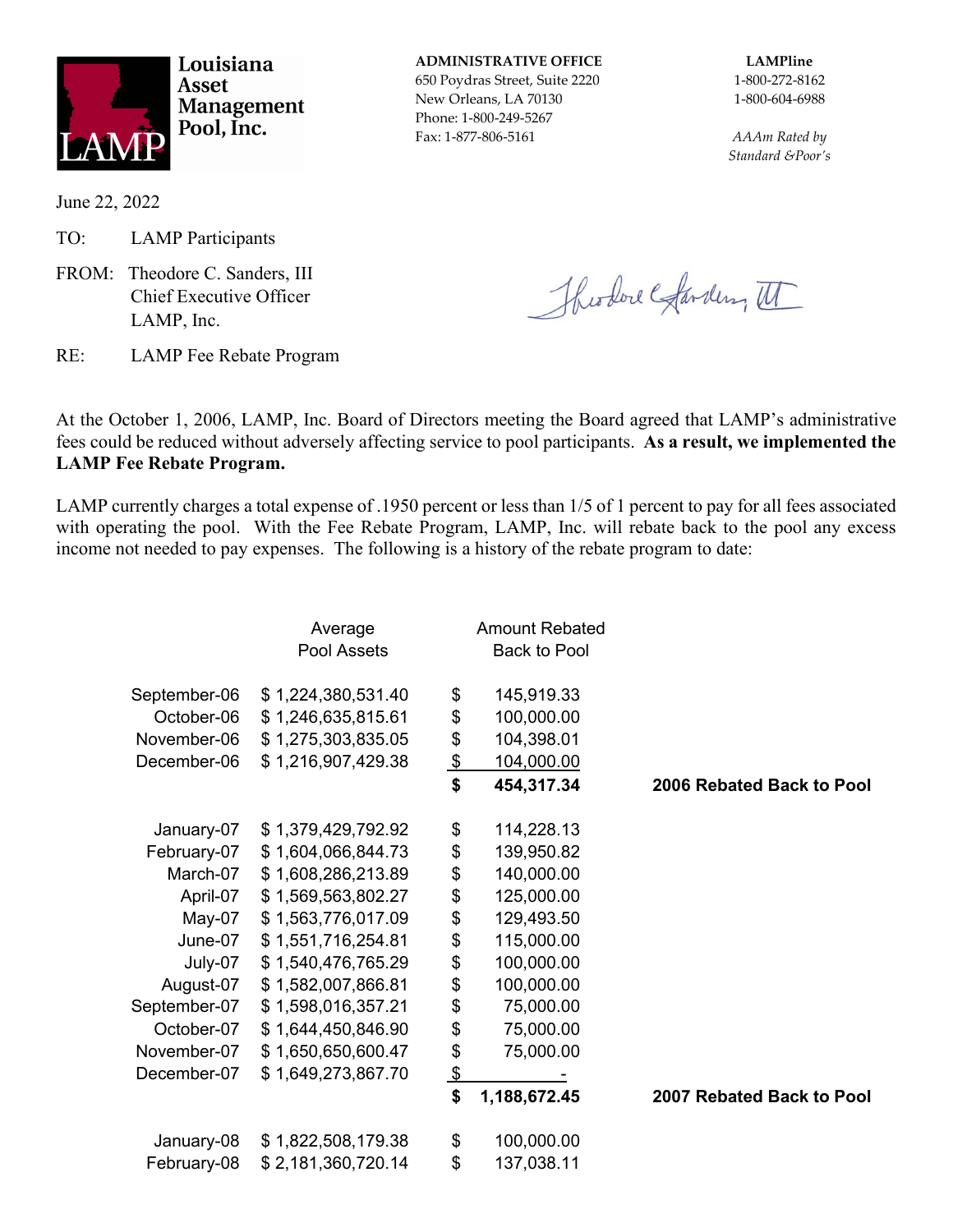| Louisiana<br><b>Asset</b><br><b>Management</b><br>Pool, Inc. |                    | <b>ADMINISTRATIVE OFFICE</b><br>650 Poydras Street, Suite 2220<br>New Orleans, LA 70130<br>Phone: 1-800-249-5267<br>Fax: 1-877-806-5161 |              | <b>LAMPline</b><br>1-800-272-8162<br>1-800-604-6988<br>AAAm Rated by<br>Standard &Poor's |
|--------------------------------------------------------------|--------------------|-----------------------------------------------------------------------------------------------------------------------------------------|--------------|------------------------------------------------------------------------------------------|
| March-08                                                     | \$2,325,348,036.00 | \$                                                                                                                                      | 184,063.63   |                                                                                          |
| April-08                                                     | \$2,299,742,309.96 | \$                                                                                                                                      | 200,000.00   |                                                                                          |
| May-08                                                       | \$2,267,163,992.42 | \$                                                                                                                                      | 200,000.00   |                                                                                          |
| June-08                                                      | \$2,241,591,909.23 | \$                                                                                                                                      | 175,000.00   |                                                                                          |
| July-08                                                      | \$2,185,247,789.03 | \$                                                                                                                                      | 175,000.00   |                                                                                          |
| August-08                                                    | \$2,140,808,680.57 | \$                                                                                                                                      | 175,000.00   |                                                                                          |
| September-08                                                 | \$2,079,049,176.69 | \$                                                                                                                                      | 150,000.00   |                                                                                          |
| October-08                                                   | \$2,002,397,467.47 | \$                                                                                                                                      | 75,000.00    |                                                                                          |
| November-08                                                  | \$1,889,456,143.40 | \$                                                                                                                                      | 50,000.00    |                                                                                          |
| December-08                                                  | \$1,845,531,098.92 | $\frac{1}{2}$                                                                                                                           | 50,000.00    |                                                                                          |
|                                                              |                    | \$                                                                                                                                      | 1,671,101.74 | 2008 Rebated Back to Pool                                                                |
| January-09                                                   | \$2,026,035,185.44 | \$                                                                                                                                      | 150,000.00   |                                                                                          |
| February-09                                                  | \$2,310,559,174.68 | \$                                                                                                                                      | 150,000.00   |                                                                                          |
| March-09                                                     | \$2,378,426,843.97 | \$                                                                                                                                      | 150,000.00   |                                                                                          |
| April-09                                                     | \$2,363,734,831.53 | \$                                                                                                                                      | 150,000.00   |                                                                                          |
| May-09                                                       | \$2,408,645,402.56 | \$                                                                                                                                      | 200,000.00   |                                                                                          |
| June-09                                                      | \$2,399,591,193.44 | \$                                                                                                                                      | 150,000.00   |                                                                                          |
| July-09                                                      | \$2,320,895,258.69 | \$                                                                                                                                      | 150,000.00   |                                                                                          |
| August-09                                                    | \$2,238,335,750.60 | \$                                                                                                                                      | 150,000.00   |                                                                                          |
| September-09                                                 | \$2,175,358,443.48 | \$                                                                                                                                      | 150,000.00   |                                                                                          |
| October-09                                                   | \$2,099,827,661.43 | \$                                                                                                                                      | 200,000.00   |                                                                                          |
| November-09                                                  | \$2,049,766,954.47 | \$                                                                                                                                      | 200,000.00   |                                                                                          |
| December-09                                                  | \$2,010,585,477.95 | $\boldsymbol{\mathsf{S}}$                                                                                                               | 200,000.00   |                                                                                          |
|                                                              |                    | \$                                                                                                                                      | 2,000,000.00 | 2009 Rebated Back to Pool                                                                |
| January-10                                                   | \$2,102,687,783.47 | \$                                                                                                                                      | 200,000.00   |                                                                                          |
| February-10                                                  | \$2,146,122,905.23 | \$                                                                                                                                      | 150,000.00   |                                                                                          |
| March-10                                                     | \$2,214,763,893.50 | \$                                                                                                                                      | 150,000.00   |                                                                                          |
| April-10                                                     | \$2,161,443,849.65 | \$                                                                                                                                      | 150,000.00   |                                                                                          |
| May-10                                                       | \$2,145,980,789.47 | \$                                                                                                                                      | 150,000.00   |                                                                                          |
| June-10                                                      | \$2,380,263,233.05 | \$                                                                                                                                      | 150,000.00   |                                                                                          |
| July-10                                                      | \$2,355,757,492.60 | \$                                                                                                                                      | 150,000.00   |                                                                                          |
| August-10                                                    | \$2,079,398,620.46 | \$                                                                                                                                      | 150,000.00   |                                                                                          |
| September-10                                                 | \$1,990,796,466.70 | \$                                                                                                                                      | 150,000.00   |                                                                                          |
| October-10                                                   | \$1,968,891,705.03 | \$                                                                                                                                      | 150,000.00   |                                                                                          |
| November-10                                                  | \$1,909,173,392.69 | \$                                                                                                                                      | 200,000.00   |                                                                                          |
| December-10                                                  | \$1,844,453,649.51 | $\frac{1}{2}$                                                                                                                           | 125,000.00   |                                                                                          |
|                                                              |                    | \$                                                                                                                                      | 1,875,000.00 | 2010 Rebated Back to Pool                                                                |
| January-11                                                   | \$1,913,685,547.46 | \$                                                                                                                                      | 160,000.00   |                                                                                          |
| February-11                                                  | \$2,018,411,399.37 | \$                                                                                                                                      | 175,000.00   |                                                                                          |
| March-11                                                     | \$2,088,554,270.98 | \$                                                                                                                                      | 200,000.00   |                                                                                          |
| April-11                                                     | \$2,071,001,900.61 | \$                                                                                                                                      | 175,000.00   |                                                                                          |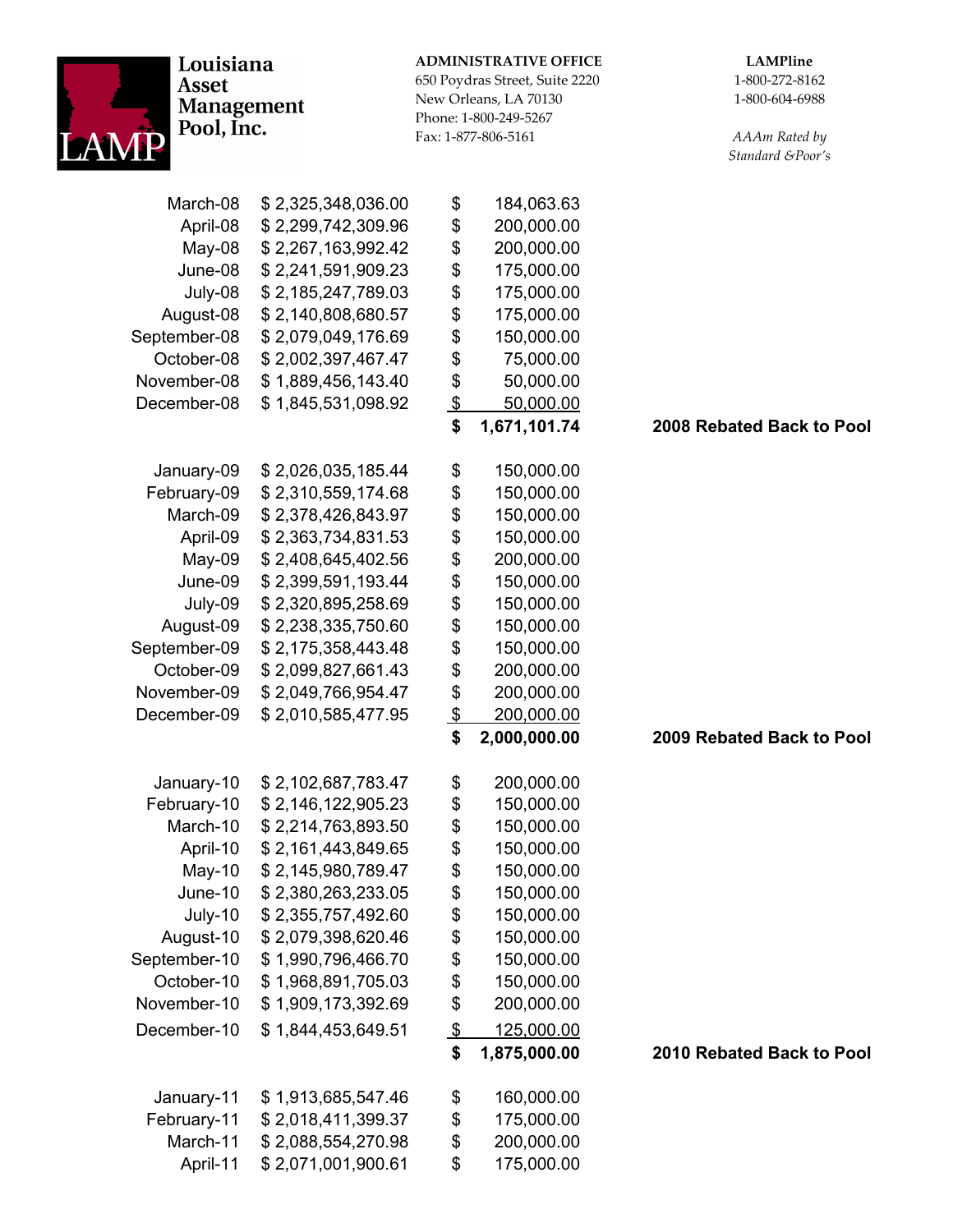| Louisiana<br>Asset<br><b>Management</b><br>Pool, Inc. |                    |               | <b>ADMINISTRATIVE OFFICE</b><br>650 Poydras Street, Suite 2220<br>New Orleans, LA 70130<br>Phone: 1-800-249-5267<br>Fax: 1-877-806-5161 | <b>LAMPline</b><br>1-800-272-8162<br>1-800-604-6988<br>AAAm Rated by<br>Standard &Poor's |
|-------------------------------------------------------|--------------------|---------------|-----------------------------------------------------------------------------------------------------------------------------------------|------------------------------------------------------------------------------------------|
| May-11                                                | \$2,064,932,802.56 | \$            | 150,000.00                                                                                                                              |                                                                                          |
| June-11                                               | \$2,028,698,329.76 | \$            | 125,000.00                                                                                                                              |                                                                                          |
| July-11                                               | \$2,012,413,756.21 | \$            | 125,000.00                                                                                                                              |                                                                                          |
| August-11                                             | \$2,047,208,194.30 | \$            | 125,000.00                                                                                                                              |                                                                                          |
| September-11                                          | \$1,954,234,606.89 | \$            | 125,000.00                                                                                                                              |                                                                                          |
| October-11                                            | \$1,836,266,715.29 | \$            | 125,000.00                                                                                                                              |                                                                                          |
| November-11                                           | \$1,830,699,385.85 | \$            | 75,000.00                                                                                                                               |                                                                                          |
| December-11                                           | \$1,777,015,333.67 | $\frac{1}{2}$ | 125,000.00                                                                                                                              |                                                                                          |
|                                                       |                    | \$            | 1,685,000.00                                                                                                                            | 2011 Rebated Back to Pool                                                                |
| January-12                                            | \$1,857,131,553.89 | \$            | 125,000.00                                                                                                                              |                                                                                          |
| February-12                                           | \$2,021,896,186.12 | \$            | 150,000.00                                                                                                                              |                                                                                          |
| March-12                                              | \$2,037,130,675.68 | \$            | 175,000.00                                                                                                                              |                                                                                          |
| April-12                                              | \$2,020,269,579.94 | \$            | 150,000.00                                                                                                                              |                                                                                          |
| $May-12$                                              | \$2,010,635,388.56 | \$            | 150,000.00                                                                                                                              |                                                                                          |
| June-12                                               | \$1,968,212,354.49 | \$            | 150,000.00                                                                                                                              |                                                                                          |
| July-12                                               | \$1,928,354,713.74 | \$            | 150,000.00                                                                                                                              |                                                                                          |
| August-12                                             | \$1,888,043,091.26 | \$            | 150,000.00                                                                                                                              |                                                                                          |
| September-12                                          | \$1,817,807,423.84 | \$            | 125,000.00                                                                                                                              |                                                                                          |
| October-12                                            | \$1,760,723,793.97 | \$            | 75,000.00                                                                                                                               |                                                                                          |
| November-12                                           | \$1,685,663,409.37 | \$            | 50,000.00                                                                                                                               |                                                                                          |
| December-12                                           | \$1,691,638,438.51 | $\frac{1}{2}$ | 100,000.00                                                                                                                              |                                                                                          |
|                                                       |                    | \$            | 1,550,000.00                                                                                                                            | 2012 Rebated Back to Pool                                                                |
| January-13                                            | \$1,757,467,009.49 | \$            | 125,000.00                                                                                                                              |                                                                                          |
| February-13                                           | \$1,877,591,001.08 | \$            | 125,000.00                                                                                                                              |                                                                                          |
| March-13                                              | \$1,878,740,966.52 | \$            | 125,000.00                                                                                                                              |                                                                                          |
| April-13                                              | \$1,867,149,677.97 | \$            | 125,000.00                                                                                                                              |                                                                                          |
| $May-13$                                              | \$1,841,158,308.65 | \$            | 125,000.00                                                                                                                              |                                                                                          |
| June-13                                               | \$1,818,343,466.26 | \$            | 125,000.00                                                                                                                              |                                                                                          |
| July-13                                               | \$1,709,310,413.72 | \$            | 125,000.00                                                                                                                              |                                                                                          |
| August-13                                             | \$1,627,429,629.18 | \$            | 110,000.00                                                                                                                              |                                                                                          |
| September-13                                          | \$1,550,278,989.77 | \$            | 110,000.00                                                                                                                              |                                                                                          |
| October-13                                            | \$1,481,317,810.23 | \$            | 85,000.00                                                                                                                               |                                                                                          |
| November-13                                           | \$1,416,557,351.47 | \$            | 85,000.00                                                                                                                               |                                                                                          |
| December-13                                           | \$1,377,645,779.00 | $\frac{1}{2}$ | 85,000.00                                                                                                                               |                                                                                          |
|                                                       |                    | \$            | 1,350,000.00                                                                                                                            | 2013 Rebated Back to the Pool                                                            |
| January-14                                            | \$1,498,625,151.26 | \$            | 95,000.00                                                                                                                               |                                                                                          |
| February-14                                           | \$1,599,585,881.50 | \$            | 100,000.00                                                                                                                              |                                                                                          |
| March-14                                              | \$1,629,152,494.41 | \$            | 100,000.00                                                                                                                              |                                                                                          |
| April-14                                              | \$1,683,119,366.64 | \$            | 100,000.00                                                                                                                              |                                                                                          |
| May-14                                                | \$1,738,060,567.56 | \$            | 110,000.00                                                                                                                              |                                                                                          |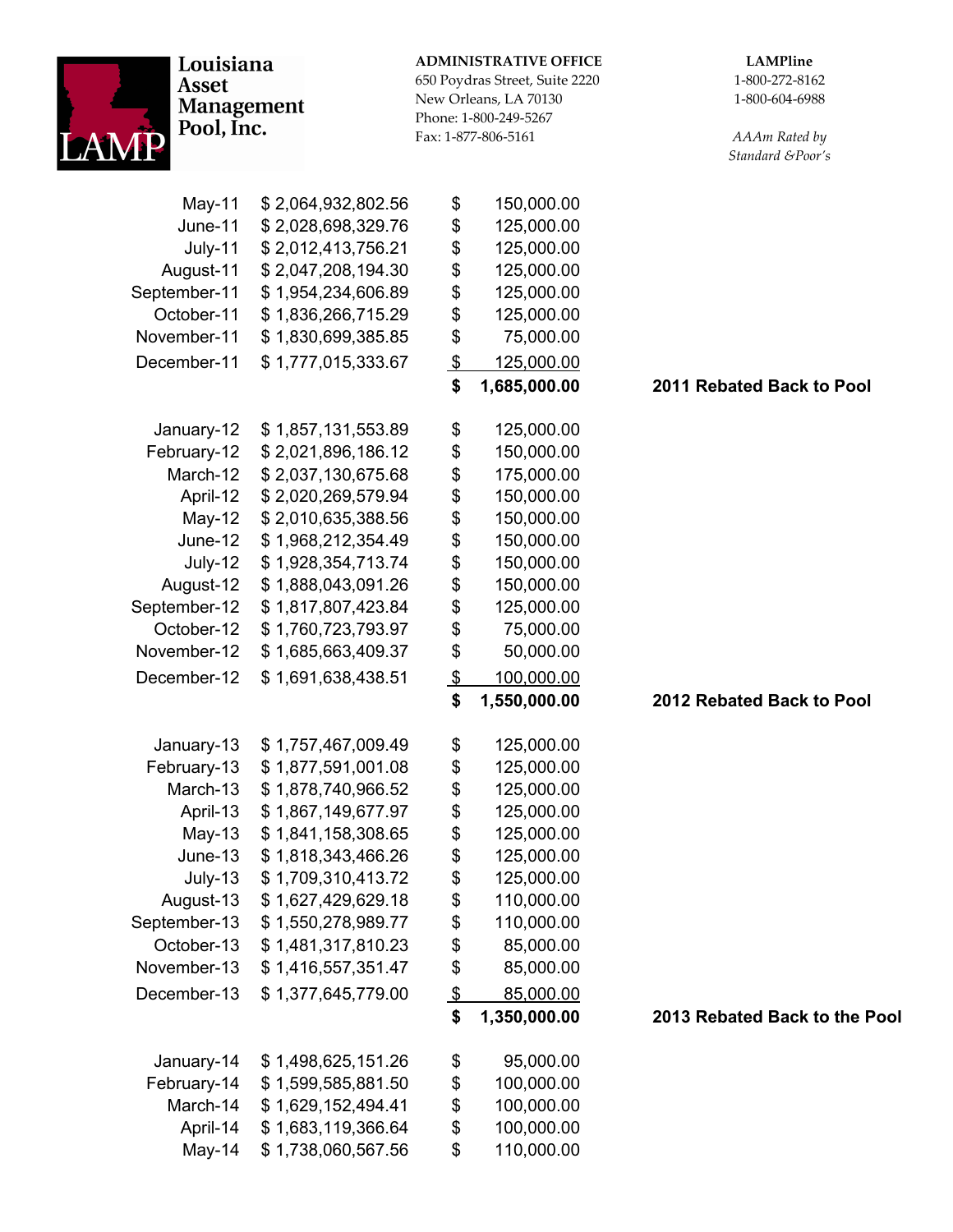| Louisiana<br><b>Asset</b><br><b>Management</b><br>Pool, Inc. |                                          |                                 | <b>ADMINISTRATIVE OFFICE</b><br>650 Poydras Street, Suite 2220<br>New Orleans, LA 70130<br>Phone: 1-800-249-5267<br>Fax: 1-877-806-5161 | <b>LAMPline</b><br>1-800-272-8162<br>1-800-604-6988<br>AAAm Rated by<br>Standard &Poor's |
|--------------------------------------------------------------|------------------------------------------|---------------------------------|-----------------------------------------------------------------------------------------------------------------------------------------|------------------------------------------------------------------------------------------|
| June-14                                                      | \$1,690,205,712.96                       | \$                              | 110,000.00                                                                                                                              |                                                                                          |
| July-14                                                      | \$1,650,150,629.03                       | \$                              | 110,000.00                                                                                                                              |                                                                                          |
| August-14                                                    | \$1,529,670,293.70                       | \$                              | 110,000.00                                                                                                                              |                                                                                          |
| September-14                                                 | \$1,433,595,963.27                       | \$                              | 110,000.00                                                                                                                              |                                                                                          |
| October-14                                                   | \$1,354,808,433.57                       | \$                              | 85,000.00                                                                                                                               |                                                                                          |
| November-14                                                  | \$1,355,292,369.19                       | \$                              | 61,145.04                                                                                                                               |                                                                                          |
| December-14                                                  | \$1,292,783,397.76                       | $\frac{1}{2}$                   | 70,000.00                                                                                                                               |                                                                                          |
|                                                              |                                          | \$                              | 1,161,145.04                                                                                                                            | 2014 Rebated Back to the Pool                                                            |
| January-15                                                   | \$1,382,883,224.84                       | \$                              | 70,000.00                                                                                                                               |                                                                                          |
| February-15                                                  | \$1,509,344,439.40                       | \$                              | 70,000.00                                                                                                                               |                                                                                          |
| March-15                                                     | \$1,513,458,425.55                       | \$                              | 70,000.00                                                                                                                               |                                                                                          |
| April-15                                                     | \$1,533,177,791.72                       | \$                              | 70,000.00                                                                                                                               |                                                                                          |
| May-15                                                       | \$1,508,846,210.79                       | \$                              | 70,000.00                                                                                                                               |                                                                                          |
| June-15                                                      | \$1,486,845,688.02                       | \$                              | 70,000.00                                                                                                                               |                                                                                          |
| July-15                                                      | \$1,418,089,508.69                       | \$                              | 70,000.00                                                                                                                               |                                                                                          |
| August-15                                                    | \$1,332,031,686.57                       | \$                              | 70,000.00                                                                                                                               |                                                                                          |
| September-15                                                 | \$1,304,650,481.85                       | \$                              | 70,000.00                                                                                                                               |                                                                                          |
| October-15                                                   | \$1,273,485,541.08                       | \$                              | 70,000.00                                                                                                                               |                                                                                          |
| November-15                                                  | \$1,220,211,176.96                       | \$                              | 100,000.00                                                                                                                              |                                                                                          |
| December-15                                                  | \$1,140,633,384.40                       | $\frac{1}{2}$                   | 70,000.00                                                                                                                               |                                                                                          |
|                                                              |                                          | \$                              | 870,000.00                                                                                                                              | 2015 Rebated Back to the Pool                                                            |
|                                                              |                                          |                                 |                                                                                                                                         |                                                                                          |
| January-16                                                   | \$1,233,475,339.37                       | \$                              | 70,000.00                                                                                                                               |                                                                                          |
| February-16                                                  | \$1,322,163,125.49                       | \$                              | 70,000.00                                                                                                                               |                                                                                          |
| March-16                                                     | \$1,341,598,386.33                       | \$<br>\$                        | 70,000.00                                                                                                                               |                                                                                          |
| April-16                                                     | \$1,317,570,618.98                       |                                 | 50,000.00                                                                                                                               |                                                                                          |
| May-16                                                       | \$1,328,544,319.09<br>\$1,323,371,184.63 | \$                              | 50,000.00<br>50,000.00                                                                                                                  |                                                                                          |
| June-16<br>July-16                                           | \$1,314,425,644.33                       | \$<br>\$                        | 25,000.00                                                                                                                               |                                                                                          |
| August-16                                                    | \$1,269,525,481.67                       |                                 | 20,000.00                                                                                                                               |                                                                                          |
| September-16                                                 | \$1,248,828,352.49                       | \$<br>\$                        | 20,000.00                                                                                                                               |                                                                                          |
| October-16                                                   | \$1,247,232,686.89                       | \$                              | 20,000.00                                                                                                                               |                                                                                          |
| November-16                                                  | \$1,223,585,967.65                       | \$                              | 45,000.00                                                                                                                               |                                                                                          |
| December-16                                                  | \$1,198,344,425.88                       |                                 |                                                                                                                                         |                                                                                          |
|                                                              |                                          | $\boldsymbol{\mathsf{S}}$<br>\$ | 45,000.00<br>535,000.00                                                                                                                 | 2016 Rebated Back to the Pool                                                            |
|                                                              |                                          |                                 |                                                                                                                                         |                                                                                          |
| January-17                                                   | \$1,303,331,113.06                       | \$                              | 45,000.00                                                                                                                               |                                                                                          |
| February-17                                                  | \$1,322,163,125.49                       | \$                              | 65,000.00                                                                                                                               |                                                                                          |
| March-17                                                     | \$1,544,156,351.96                       | \$                              | 85,000.00                                                                                                                               |                                                                                          |
| April-17                                                     | \$1,538,524,725.36                       | \$                              | 100,000.00                                                                                                                              |                                                                                          |
| May-17                                                       | \$1,676,990,360.04                       | \$                              | 125,000.00                                                                                                                              |                                                                                          |
| June-17                                                      | \$1,708,176,458.39                       | \$                              | 100,000.00                                                                                                                              |                                                                                          |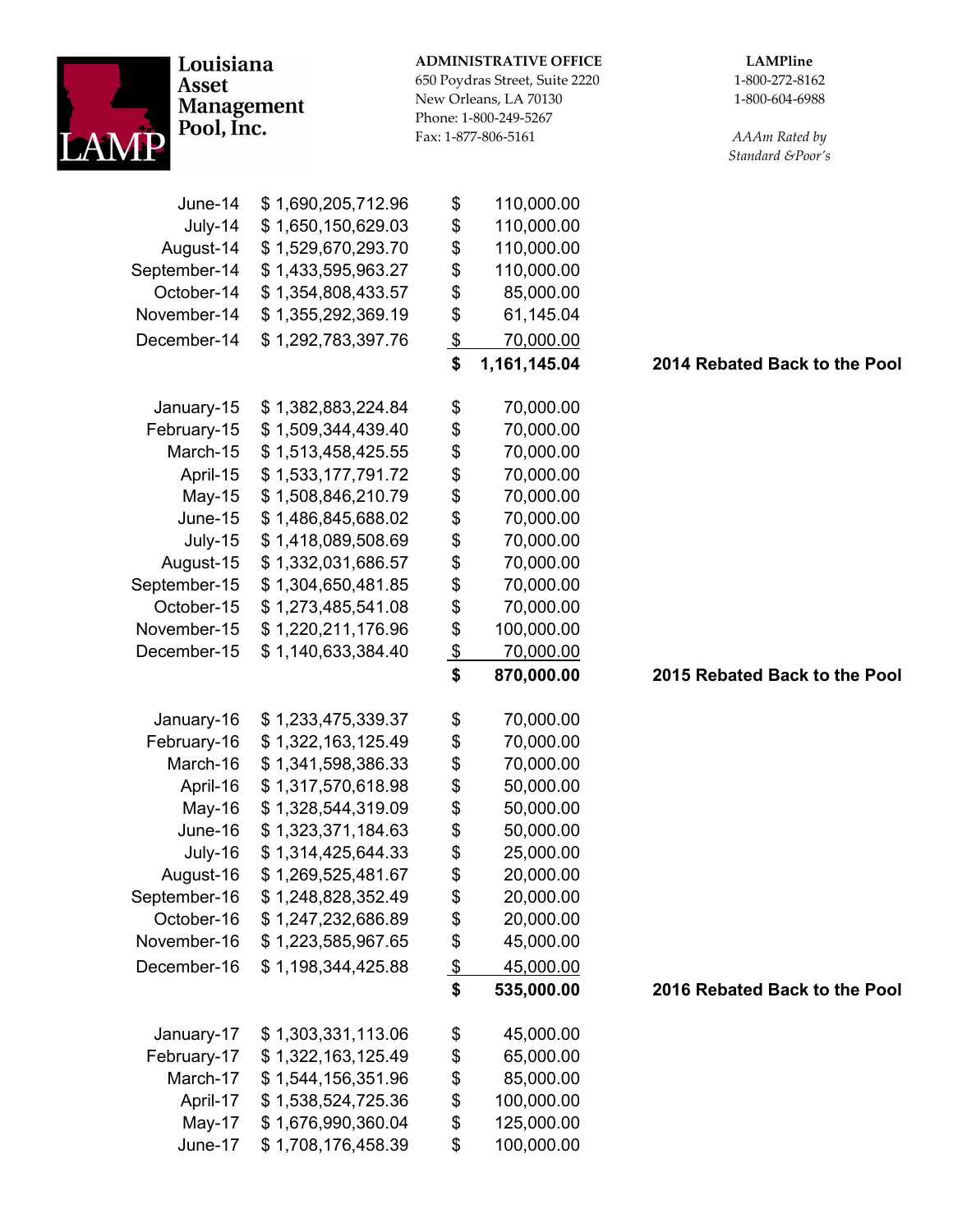| Louisiana<br><b>Asset</b><br><b>Management</b><br>Pool, Inc. |                                          |               | <b>ADMINISTRATIVE OFFICE</b><br>650 Poydras Street, Suite 2220<br>New Orleans, LA 70130<br>Phone: 1-800-249-5267<br>Fax: 1-877-806-5161 | <b>LAMPline</b><br>1-800-272-8162<br>1-800-604-6988<br>AAAm Rated by<br>Standard &Poor's |
|--------------------------------------------------------------|------------------------------------------|---------------|-----------------------------------------------------------------------------------------------------------------------------------------|------------------------------------------------------------------------------------------|
| July-17                                                      | \$1,650,760,450.28                       | \$            | 75,000.00                                                                                                                               |                                                                                          |
| August-17                                                    | \$1,610,482,610.59                       | \$            | 75,000.00                                                                                                                               |                                                                                          |
| September-17                                                 | \$1,549,450,696.49                       | \$            | 75,000.00                                                                                                                               |                                                                                          |
| October-17                                                   | \$1,531,566,373.66                       | \$            | 75,000.00                                                                                                                               |                                                                                          |
| November-17                                                  | \$1,487,525,136.00                       | \$            | 65,000.00                                                                                                                               |                                                                                          |
| December-17                                                  | \$1,437,788,416.32                       | $\frac{1}{2}$ | 70,000.00                                                                                                                               |                                                                                          |
|                                                              |                                          | \$            | 955,000.00                                                                                                                              | 2017 Rebated Back to the Pool                                                            |
| January-18                                                   | \$1,571,990,400.57                       | \$            | 100,000.00                                                                                                                              |                                                                                          |
| February-18                                                  | \$1,792,832,475.93                       | \$            | 115,000.00                                                                                                                              |                                                                                          |
| March-18                                                     | \$1,853,860,090.84                       | \$            | 125,000.00                                                                                                                              |                                                                                          |
| April-18                                                     | \$1,882,152,096.92                       | \$            | 100,000.00                                                                                                                              |                                                                                          |
| May-18                                                       | \$1,899,069,023.74                       | \$            | 100,000.00                                                                                                                              |                                                                                          |
| June-18                                                      | \$1,867,651,795.16                       | \$            | 100,000.00                                                                                                                              |                                                                                          |
| July-18                                                      | \$1,818,228,739.88                       | \$            | 100,000.00                                                                                                                              |                                                                                          |
| August-18                                                    | \$1,838,959,785.98                       | \$            | 100,000.00                                                                                                                              |                                                                                          |
| September-18<br>October-18                                   | \$1,829,584,010.34                       | \$<br>\$      | 100,000.00                                                                                                                              |                                                                                          |
| November-18                                                  | \$1,839,027,376.49<br>\$1,789,777,265.19 | \$            | 150,000.00<br>125,000.00                                                                                                                |                                                                                          |
| December-18                                                  | \$1,799,030,382.84                       | $\frac{1}{2}$ | 125,000.00                                                                                                                              |                                                                                          |
|                                                              |                                          | \$            | 1,340,000.00                                                                                                                            | 2018 Rebated Back to the Pool                                                            |
| January-19                                                   | \$2,046,662,087.99                       | \$            | 150,000.00                                                                                                                              |                                                                                          |
| February-19                                                  | \$2,261,400,170.80                       | \$            | 165,000.00                                                                                                                              |                                                                                          |
| March-19                                                     | \$2,329,391,186.21                       | \$            | 175,000.00                                                                                                                              |                                                                                          |
| April-19                                                     | \$2,338,704,661.36                       | \$            | 175,000.00                                                                                                                              |                                                                                          |
| May-19                                                       | \$2,374,192,357.26                       | \$            | 175,000.00                                                                                                                              |                                                                                          |
| June-19                                                      | \$2,326,780,554.73                       | \$            | 175,000.00                                                                                                                              |                                                                                          |
| July-19                                                      | \$2,278,486,479.48                       | \$            | 175,000.00                                                                                                                              |                                                                                          |
| August-19                                                    | \$2,326,031,044.09                       | \$            | 175,000.00                                                                                                                              |                                                                                          |
| September-19                                                 | \$2,265,388,203.84                       | \$            | 175,000.00                                                                                                                              |                                                                                          |
| October-19                                                   | \$2,235,547,116.47                       | \$            | 175,000.00                                                                                                                              |                                                                                          |
| November-19                                                  | \$2,188,312,566.42                       | \$            | 200,000.00                                                                                                                              |                                                                                          |
| December-19                                                  | \$2,222,682,667.58                       | \$            | 200,000.00                                                                                                                              |                                                                                          |
|                                                              |                                          | \$            | 2,115,000.00                                                                                                                            | 2019 Rebated Back to the Pool                                                            |
| January-20                                                   | \$2,478,016,822.04                       | \$            | 200,000.00                                                                                                                              |                                                                                          |
| February-20                                                  | \$2,776,992,182.33                       | \$            | 220,000.00                                                                                                                              |                                                                                          |
| March-20                                                     | \$2,754,728,195.38                       | \$            | 220,000.00                                                                                                                              |                                                                                          |
| April-20                                                     | \$2,789,426,915.81                       | \$            | 275,000.00                                                                                                                              |                                                                                          |
| May-20                                                       | \$2,853,395,267.97                       | \$            | 330,000.00                                                                                                                              |                                                                                          |
| June-20                                                      | \$2,840,109,876.93                       | \$            | 275,000.00                                                                                                                              |                                                                                          |
| July-20                                                      | \$2,867,924,841.21                       | \$            | 250,000.00                                                                                                                              |                                                                                          |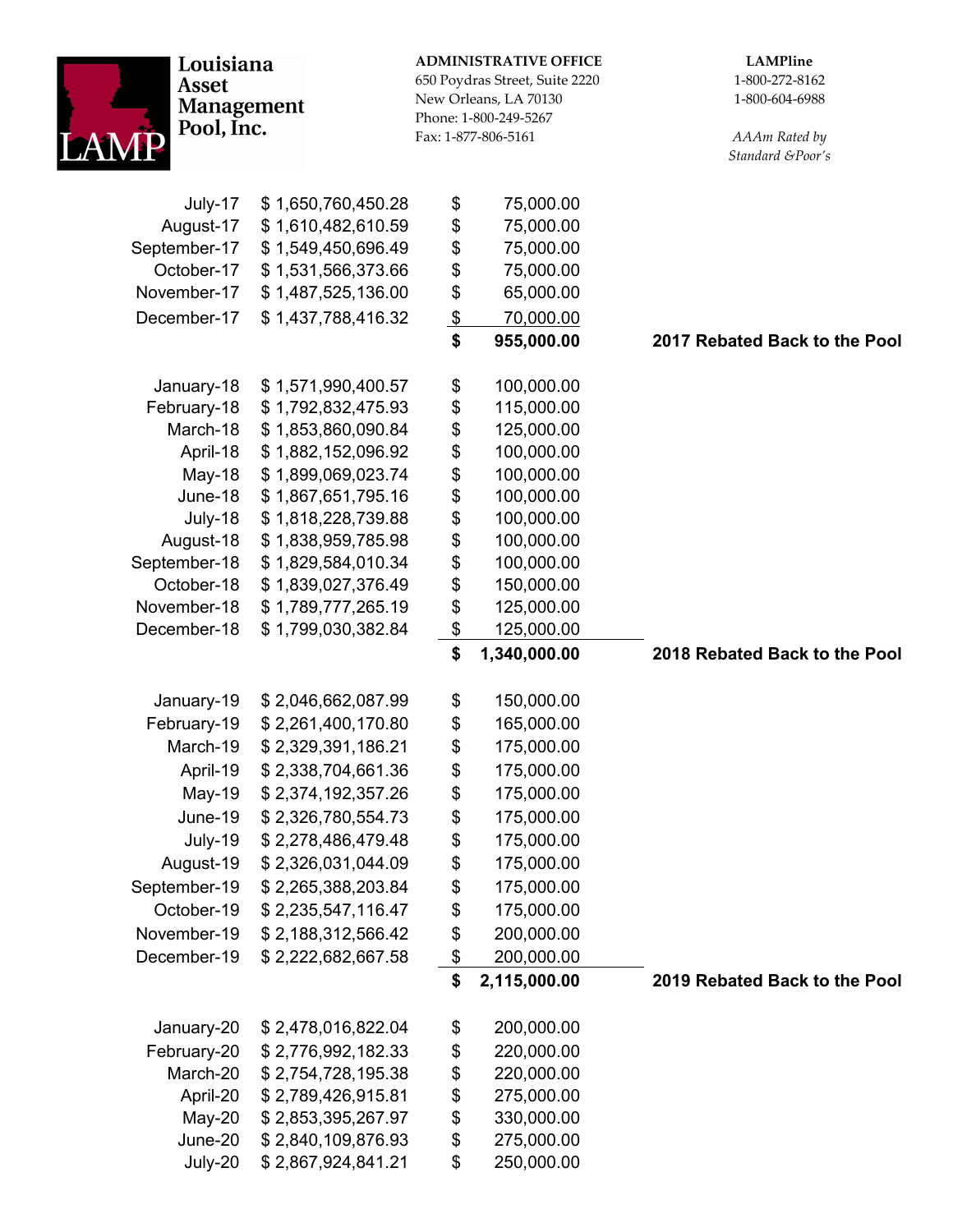| Louisiana<br><b>Asset</b><br><b>Management</b><br>Pool, Inc.          |                                                                                                            | <b>ADMINISTRATIVE OFFICE</b><br>650 Poydras Street, Suite 2220<br>New Orleans, LA 70130<br>Phone: 1-800-249-5267<br>Fax: 1-877-806-5161 | <b>LAMPline</b><br>1-800-272-8162<br>1-800-604-6988<br>AAAm Rated by<br>Standard &Poor's |
|-----------------------------------------------------------------------|------------------------------------------------------------------------------------------------------------|-----------------------------------------------------------------------------------------------------------------------------------------|------------------------------------------------------------------------------------------|
| August-20<br>September-20<br>October-20<br>November-20<br>December-20 | \$2,837,554,511.20<br>\$2,799,327,828.17<br>\$2,712,625,542.66<br>\$2,641,467,315.38<br>\$2,619,758,689.84 | \$<br>250,000.00<br>\$<br>250,000.00<br>\$<br>250,000.00<br>\$<br>250,000.00<br>$\frac{1}{2}$<br>250,000.00<br>\$<br>3,020,000.00       | 2020 Rebated Back to the Pool                                                            |
| January-21                                                            | \$2,754,539,504.85                                                                                         | \$250,000.00                                                                                                                            |                                                                                          |
| February-21                                                           | \$2,942,101,656.70                                                                                         | \$250,000.00                                                                                                                            |                                                                                          |
| March-21                                                              | \$3,011,470,437.52                                                                                         | \$300,000.00                                                                                                                            |                                                                                          |
| April-21                                                              | \$3,030,797,359.15                                                                                         | \$270,000.00                                                                                                                            |                                                                                          |
| $May-21$                                                              | \$3,042,951,449.95                                                                                         | \$300,000.00                                                                                                                            |                                                                                          |
| June-21                                                               | \$3,154,105,502.37                                                                                         | \$300,000.00                                                                                                                            |                                                                                          |
| July-21                                                               | \$3,213,751,136.19                                                                                         | \$300,000.00                                                                                                                            |                                                                                          |
| August-21                                                             | \$3,203,458,570.51                                                                                         | \$215,300.00                                                                                                                            |                                                                                          |
| September-21                                                          | \$3,131,629,091.61                                                                                         | \$300,000.00                                                                                                                            |                                                                                          |
| October-21                                                            | \$3,121,964,328.58                                                                                         | \$300,000.00                                                                                                                            |                                                                                          |
| November-21                                                           | \$3,050,576,000.55                                                                                         | \$300,000.00                                                                                                                            |                                                                                          |
| December-21                                                           | \$2,933,974,745.37                                                                                         | \$300,000.00                                                                                                                            |                                                                                          |
|                                                                       |                                                                                                            | \$3,385,300.00                                                                                                                          | 2021 Rebated Back to the Pool                                                            |
|                                                                       | January-22 \$2,988,253,570.16                                                                              | \$300,000.00                                                                                                                            |                                                                                          |
| February-22                                                           | \$3,160,376,670.83                                                                                         | \$275,000.00                                                                                                                            |                                                                                          |
| March-22<br>\$3,273,433,252.07                                        |                                                                                                            | \$275,000.00                                                                                                                            |                                                                                          |
|                                                                       | April-22 \$3,287,863,468.03                                                                                | \$275,000.00                                                                                                                            |                                                                                          |
| June-22<br>July-22<br>August-22<br>September-22                       | May-22 \$3,459,602,858.14                                                                                  | \$275,000.00                                                                                                                            |                                                                                          |